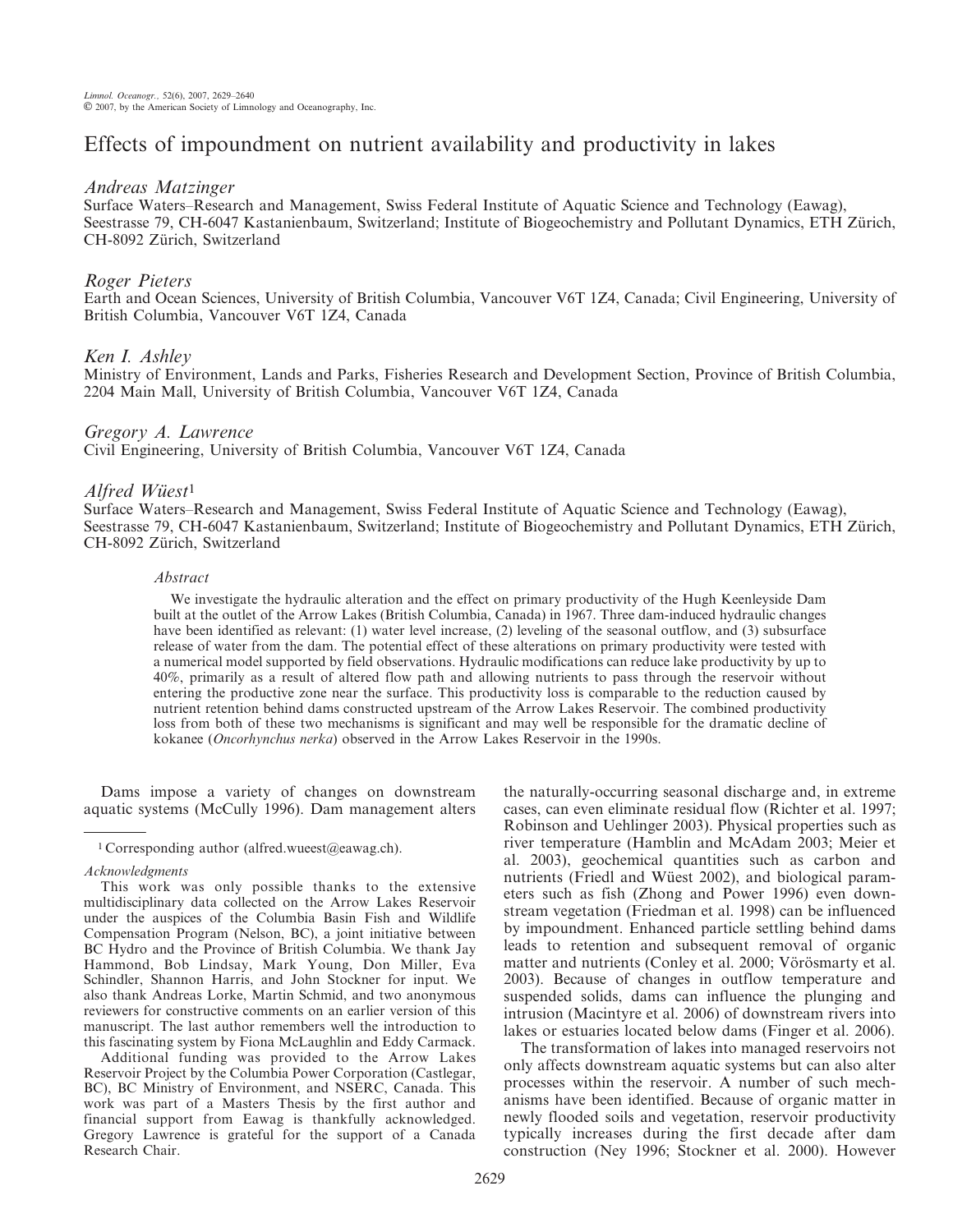in the long run, reservoirs without major sources of pollution undergo oligotrophication as nutrient levels drop below preimpoundment values (Stockner et al. 2000). Increased water level fluctuation has been implicated in limiting the littoral ecosystem (Milbrink and Holmgren 1981), which can contribute significantly to pelagic production, particularly in small to medium-sized lakes (Wetzel 2001). The dam itself represents a barrier to anadromous fish and thereby blocks the marine-derived landward nutrient transport as they migrate upstream (Stockner and MacIsaac 1996; Cederholm et al. 1999). In addition, biogeochemical processes within reservoirs are affected by changes in the movement of water resulting from various hydraulic alterations, including changes in water level, changes in the inflow and outflow hydrographs, and changes in the depth(s) at which water is withdrawn from the reservoir.

There are often multiple dams in a catchment, and water quality may be affected by the presence of both upstream dams as well as the dam that created the reservoir. An example is the Arrow Lakes Reservoir, which was formed by Keenleyside Dam (1967) and was subsequently affected by the construction of upstream Mica (1976) and Revelstoke (1983) dams (Fig. 1). Attention was drawn to the Arrow Lakes Reservoir in the 1990s because of fast declining numbers of spawning kokanee (Oncorhynchus nerka), a landlocked sockeye salmon (Pieters et al. 1998, 2003). The dramatic decline of kokanee was most probably caused by lower food resources (zooplankton) as a result of fewer nutrients, primarily phosphorus (P). As kokanee are typically the first fish species to respond to a reduction in lake productivity (Ney 1996), future effects on other fish and wildlife were feared. In response to the decline in kokanee, intensive lake monitoring began in 1997.

We hypothesize that the two primary causes of reduced productivity in Arrow Lakes Reservoir are: (1) trapping of nutrients behind upstream dams and (2) changes in the hydraulics of the reservoir as a result of impoundment. Here we focus on the second and hypothesize that daminduced hydraulic changes may have effects on primary productivity and lake-internal biomass. We want to understand how modifications of hydraulic processes can affect nutrient pathways and potentially other growthinfluencing factors (such as light, temperature, and residence time). The operation of dams can vary considerably in response to multiple and complex demands on water resources. Understanding the effect of different flow regimes on productivity is necessary to avoid compromising aquatic systems.

The objective of this article is to assess the effect on productivity of converting a lake into a reservoir. We use field observations and a numerical model applied to a sequence of scenarios that represent the present-day Arrow Lakes Reservoir both with and without the Keenleyside Dam. We describe the study site, the numerical model, the model calibration, and the sequence of model scenarios that will be used to explore the effect of impoundment. The results for each of the model scenarios are presented and conclusions drawn. Finally the relevance of the results is discussed by comparing the effects of



Fig. 1. Map of the Upper Columbia River basin. The Columbia River begins in Columbia Lake, flows through Kinbasket and Revelstoke Reservoirs and then through the study site: the Upper and Lower Arrow Lakes Reservoir. The Hugh Keenleyside Dam controls the outflow of Lower Arrow.

internal hydraulic changes on lake productivity with those of upstream dams.

#### Study site

Site description—The Arrow Lakes Reservoir is situated in southwest British Columbia, Canada, at  $50^{\circ}$ N and  $118^{\circ}W$  (Fig. 1; Table 1). Surrounded by the Selkirk and Monashee Mountains, it lies in a steep, narrow, and glacially-carved valley at 432 m asl. The reservoir is  $\leq$ 3 km wide, yet  $\geq$ 240 km in length. It consists of two deep basins, the Upper Arrow (maximum depth  $\sim$ 287 m) and the Lower Arrow (maximum depth  $\sim$ 194 m), which are connected by a shallow Narrows (minimum depth 14 m). In the following we use the term ''Arrow'' if the entire reservoir is addressed and ''Upper Arrow (UA)'' or ''Lower Arrow (LA)'' when we refer to the respective basin.

The Columbia River, entering at the north and leaving at the south (Fig. 1), accounts for  $\sim 69\%$  of the inflow (Pieters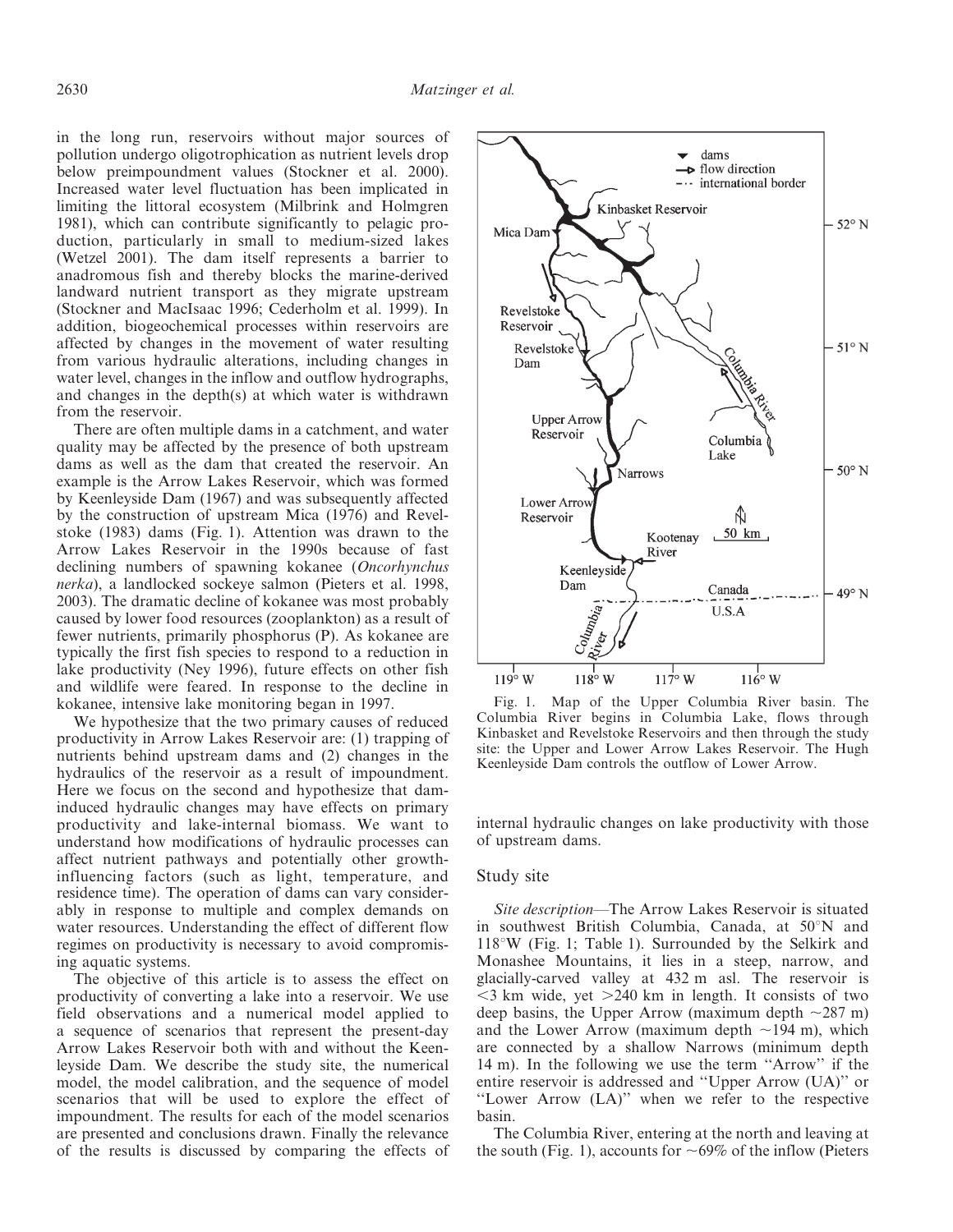| Ouantity                                                   | Symbol<br>(units)                       | Upper<br>Arrow | Lower<br>Arrow |
|------------------------------------------------------------|-----------------------------------------|----------------|----------------|
| River inflow*                                              | Q $(m^3 s^{-1})$                        | 1,390          | 1,490          |
| Basin volumest                                             | $V$ (km <sup>3</sup> )                  | 28             | 11             |
| Surface area†                                              | $A$ (km <sup>2</sup> )                  | 295            | 170            |
| Maximum depth                                              | (m)                                     | 287            | 194            |
| Average depth                                              | (m)                                     | 95             | 65             |
| Average upwelling ( $w = Q$<br>$A^{-1}$ ) at outflow level | $w$ (m $d^{-1}$ )                       | 0.4            | 0.8            |
| Bulk residence time                                        | (d)                                     | 230            | 90             |
| Estimated in situ primary<br>production                    | PP(gC)<br>$\rm m^{-2} \, \rm yr^{-1}$ ) | 19.5           | 22.5           |

Table 1. Characteristics of the Arrow Lakes Reservoir.

\* Average 1 April to 31 October 1997–1998.

{ At mean water level.

{ In 1998 before the fertilization program began in 1999 (Pieters et al. 1999).

et al. 1998). The bulk residence time is only  $\sim$ 230 days for UA and  $\sim$ 90 days for LA because of the high flow of the Columbia River (Table 1).

The Arrow Reservoir shows stratification typical of lakes at mid-latitude with a warm surface layer reaching  $\sim$ 20 $\degree$ C (Fig. 2a). Below the broad thermocline, the in situ temperature closely follows the temperature of maximum density (Fig. 2b) and the stability of the deep water is determined by a weak salinity gradient (Fig. 2b,c). This structure is representative of the deep water throughout the year. Although profiles of UA appear permanently stratified below 70 m, chloro–fluoro–carbon profiles (Pieters et al. 1999), reveal that the deep-water masses are not old. These observations indicate that deep-water renewal occurs mainly by plunging inflows, primarily of the Columbia River. LA shows a similar seasonal stratification as UA, although convective mixing in winter reaches deeper than in UA (Pieters et al. 1998, 1999, 2000).

With concentrations of soluble reactive phosphorus (SRP) near the detection limit of  $\sim$ 1 mg P m<sup>-3</sup> (Pieters

et al. 2000), Arrow Reservoir is ultra-oligotrophic and P limited (Vollenweider and Kerekes 1980), with high oxygen concentrations throughout the water column during all seasons. Because of a decline in kokanee, a fertilization program—which is not investigated in this paper—was initiated in 1999 to compensate for decreasing lake productivity (Ashley et al. 1997; Pieters et al. 2003).

Major phytoplankton growth is observed in both basins from April/May to October (Pieters et al. 1998, 1999). In the following, we will refer to this period with the term ''productive season.'' Potential vertical extension of phytoplankton growth is quite large due to the clear water, with average light compensation depths of  $\sim$ 16 m for UA and  $\sim$ 19 m for LA (photosynthetically active radiation [PAR] measurements; Pieters et al. 1999).

Hydraulic changes due to Arrow impoundment—In the following analysis we focus on three hydraulic changes as the result of the Keenleyside Dam.

Submerged Narrows: Completion of the Hugh Keenleyside Dam in 1967 raised the water level by 12 m and transformed the riverine connection between UA and LA into a wider, lake-like Narrows (Pieters et al. 1998).

Seasonal flow management: Keenleyside Dam is operated to prevent downstream flooding; water stored in summer is released in winter for hydropower generation. As a result, Keenleyside Dam contributes to the leveling of the spring and summer flow of the Columbia River, and the outflow from Keenleyside Dam is relatively steady (Fig. 3).

Deep withdrawal from Lower Arrow: Finally, Keenleyside Dam affects the outflow depth(s) from LA. Since impoundment, the water from LA exits at two levels: while overflow sluices enables near-surface outflow, part of the outflow passes through tunnel ports  $\sim$ 20 m below the surface (Pieters et al. 1998).



Fig. 2. Profiles from mid-basin (deepest location) in Upper Arrow on 14 August 1998 of (a) temperature, T, and density,  $\rho$  (shown as  $\sigma = \rho - 1,000$  kg m<sup>-3</sup>), over the entire scale; (b) salinity over the entire scale and temperature in the hypolimnion; and (c) density and water-column stability in the hypolimnion.  $T_{MD}$  indicates the pressure-dependent temperature of maximum density. Data from Pieters et al. (1999).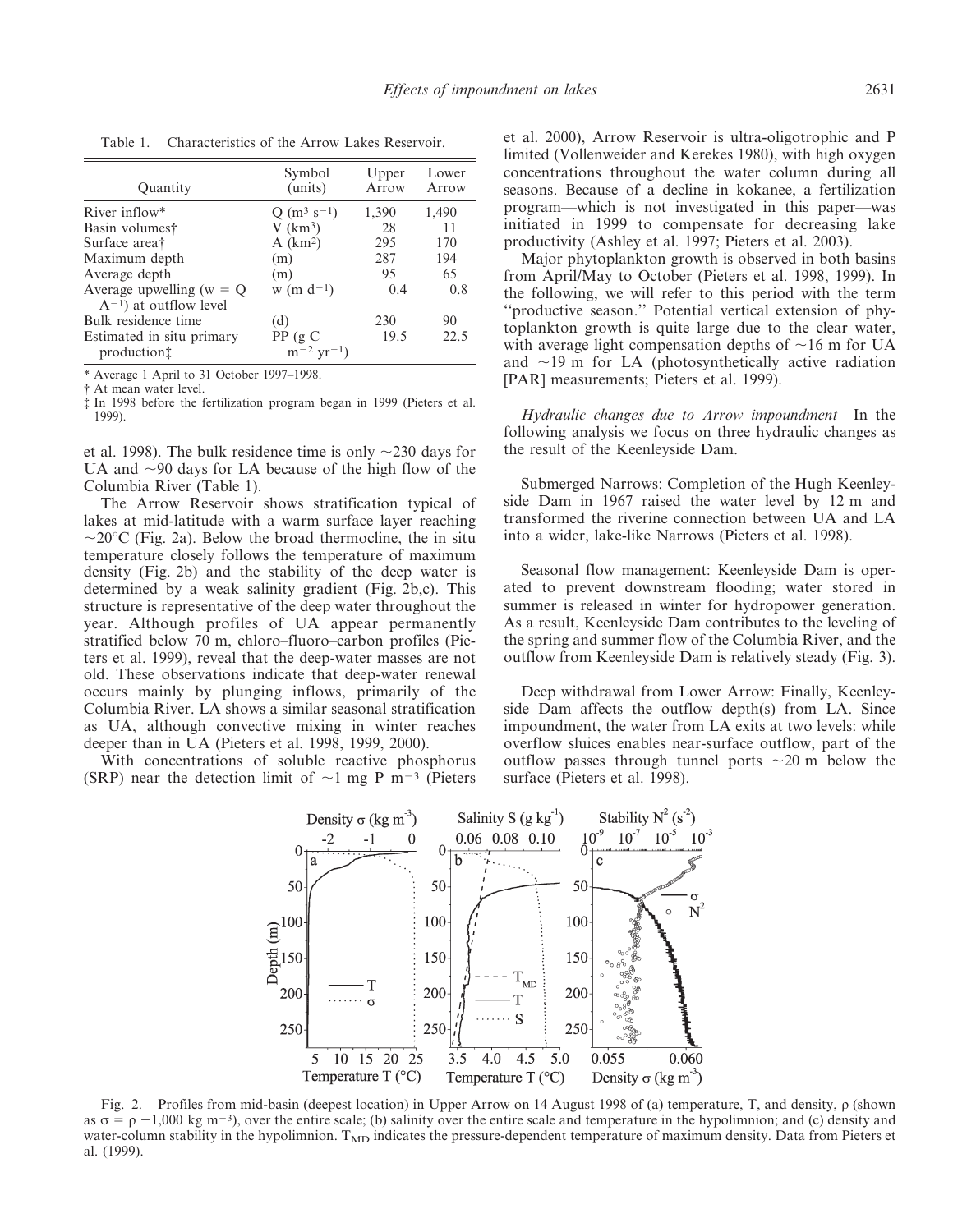

Fig. 3. (a) Total inflow to Arrow (Columbia River and local flow), and outflow from Arrow averaged for 1997 and 1998. The flow through the Narrows is similar to the outflow during the productive period. (b) Historic and present-day water level in Arrow. Data from Pieters et al. (1998, 1999).

#### Methods

Model approach—A vertical one-dimensional reaction– advection–diffusion model, implemented in the AQUASIM software package (Reichert 1994), was adapted for the Arrow. This biogeochemical model was developed by Omlin et al.  $(2001a, 2001b)$  for mesotrophic Lake Zürich and modified by Matzinger at al. (2007) and Finger et al. (pers. comm.) for the oligotrophic Lake Ohrid and Lake Brienz, respectively. As P is the limiting factor, and therefore of primary concern, nitrogen cycling is not included. Processes at the sediment–water interface are simplified by a fixed re-mineralization ratio of 60% of the settling organic material (Hupfer et al. 1995; Moosmann et al. 2006). Vertical mixing is implemented by eddy diffusivity. We use a constant, high diffusivity  $K$  (m<sup>2</sup> s<sup>-1</sup>) in the surface layer and the turbulent kinetic energy budget approach (Wüest et al. 2000) for the stratified waterbody below. The epilimnion thickness is estimated from monthly temperature and salinity profiles (Fig. 2). The detailed model equations and parameters are given in Web [Appendix 1 \(http://www.aslo.org/lo/toc/vol\\_52/issue\\_6/](http://www.aslo.org/lo/toc/vol_52/issue_6/2629a1.pdf) 2629a1.pdf).

Because Arrow consists of two distinct basins, UA and LA are simulated individually. The outflow from UA is used as the input to LA. The density of the inflow is calculated, and the inflow-water is inserted at the level of matching density in the water column. AQUASIM does not allow water level variations. In this application, we used discharge at the outlets (Narrows for UA and Keenleyside Dam for LA) to define the through-flow regime. This restriction is not critical, because upwelling in the two stratified hypolimnia and water exchange in the surface layers depend primarily on the outflows.

The model variables are temperature, three different forms of P, dissolved oxygen, total phytoplankton, total zooplankton, and dead organic matter. The following processes are simulated: primary production, growth of zooplankton, respiration, aerobic mineralization in the water column and at the sediment surface, death of phytoand zooplankton, and P adsorption. Light availability is simulated as a function of a constant background extinction, phytoplankton density, and dead organic matter. The model period is February to October in order to cover the entire productive season.

Data required for initial and boundary conditions such as bathymetry, inflows, surface temperature, solar radiation, water quality (temperature, salinity, nutrients, dissolved oxygen), and plankton (phytoplankton, zooplankton, productivity) are based on the monitoring of Arrow and its tributaries in 1997 and 1998 before fertilization began in 1999. The available data and the methodology used are detailed in the reports by Pieters et al. (1998, 1999).

Model calibration—The model is calibrated with measured temperature profiles, phytoplankton, and zooplankton abundance. To maintain the temporal characteristics of the phytoplankton and zooplankton development, simulations are optimized for 1997. For LA only, the mean of 1997 and 1998 is used for phytoplankton as it lacks a clear seasonal maximum. We have adjusted mixing parameters, phytoplankton and zooplankton growth rates kgro,ALG,20 and  $k_{\text{gro},\text{ZOO},20}$ , and SRP input  $S_{\text{SRP,in}}$  for UA [\(Web](http://www.aslo.org/lo/toc/vol_52/issue_6/2629a1.pdf) [Appendix 1\)](http://www.aslo.org/lo/toc/vol_52/issue_6/2629a1.pdf). We outline our choice for  $S_{SRP,in}$ ,  $k_{gro,ALG,20}$ , and the settling velocity  $v_{\text{sed,ALG}}$  in more detail as they are of particular importance.

We treated the SRP concentration of the inflow to UA, SSRP,in as a fit parameter, because most measured SRP concentrations are below the detection limit of  $\sim$ 1 mg P  $m<sup>-3</sup>$  and its load contains correspondingly large errors (Pieters et al. 1998, 1999). The flow-averaged SRP concentration in the UA inflow was determined by parameter fitting to be  $S_{SRP,in} \approx 0.85$  mg P m<sup>-3</sup>. This value is well within the expected range, namely below the detection limit of 1.0 mg P  $\rm m^{-3}$  and in agreement with two profiles of high-resolution  $S_{SRP}$  measurements in UA (Pieters et al. 1999).

The phytoplankton growth rates were fitted separately for the two basins. The average effective growth rates  $(0.31$  d<sup>-1</sup> for UA and 0.32 d<sup>-1</sup> for LA) are similar and low (Kalff 2002), as can be expected in a cool, nutrient-poor lake at high latitude.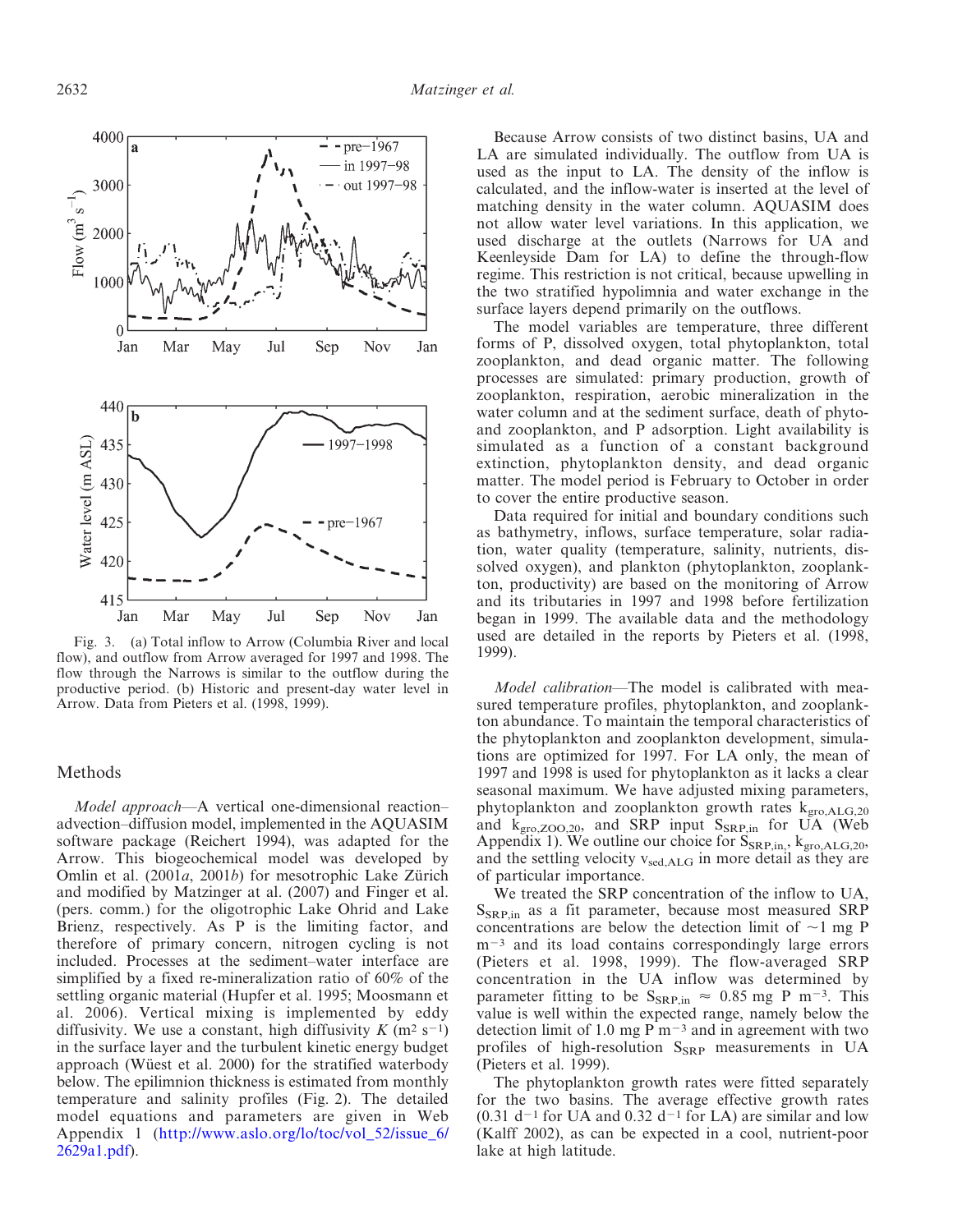| Scenario | Change relative to no<br>Arrow impoundment   | <b>Narrows</b><br>flow | Spring | Deep Lower<br>Arrow outflow | Annual primary production<br>(% of no Arrow impoundment)* |             |       |
|----------|----------------------------------------------|------------------------|--------|-----------------------------|-----------------------------------------------------------|-------------|-------|
|          |                                              |                        | flow   |                             | Upper Arrow                                               | Lower Arrow | Total |
|          | No Arrow impoundment                         | riverine               | high   |                             | 100                                                       | 100         | 100   |
|          | Submerged Narrows                            | $0-16$ m               | high   |                             | 79                                                        | 112         | 91    |
|          | Seasonal flow management                     | riverine               | low    |                             | 96                                                        | 86          | 93    |
|          | Deep withdrawal from LA                      | riverine               | high   | $50\%$                      | 100                                                       | 78          | 92    |
|          |                                              | riverine               | high   | $100\%$                     | 100                                                       | 62          | 87    |
|          | Arrow impoundment<br>(scenarios $2, 3, 4b$ ) | $0-16$ m               | low    | $100\%$                     | 76                                                        | 54          | 68    |
| h        | Scenarios 2 and 3                            | $0-16$ m               | low    |                             | 76                                                        | 98          | 84    |
|          | Scenarios 2 and 4b                           | $0-16$ m               | high   | $100\%$                     | 79                                                        | 52          | 70    |
| 8        | Scenarios 3 and 4b                           | riverine               | low    | $100\%$                     | 96                                                        | 61          | 84    |

Table 2. Model scenarios.

\* 100% of primary productivity are 24 g C m<sup>-2</sup> yr<sup>-1</sup> for UA, 21 g C m<sup>-2</sup> yr<sup>-1</sup> for LA and 23 g C m<sup>-2</sup> yr<sup>-1</sup> for total.

Settling velocities are particularly important, as they determine whether particles are washed out or remain in the system. We assumed that zooplankton are able to prevent flushing/sedimentation by active movement while alive. Thus, only zooplankton in the depth range of the outflow will be washed out of the reservoir. This is different for phytoplankton: using Stokes (1851), particles of diameter  $D_p$  (m) settle with velocity  $\frac{\partial \rho}{\rho}$  $rac{g}{18_v}D_P^2$ , where  $\Delta \rho$  $(kg m<sup>-3</sup>)$  is the density difference between particles and water,  $g = 9.81$  m s<sup>-2</sup> is the gravitational acceleration, and v (1 to  $1.5 \times 10^{-6}$  m<sup>2</sup> s<sup>-1</sup>) is the kinematic viscosity of water. Two thirds of the phytoplankton biomass are smaller than 20  $\mu$ m (Pieters et al. 1998, 1999) and consequently settle with velocities  $v_{\text{sed,ALG}}$  slower than the upwelling velocity in the Arrow of  $\sim 0.3$  m d<sup>-1</sup> (see Results). Wetzel (2001) indicates values between 0 m  $d^{-1}$ and 1 m  $d^{-1}$  for some of the dominant algae species found in Arrow (Pieters et al. 1998, 1999). The second largest (by biomass) phytoplankton group present in Arrow is larger than 20  $\mu$ m; a sinking rate v<sub>sed,ALG</sub> = 0.5 m d<sup>-1</sup> was used in the model. This value allows both sedimentation and flushing (upwelling velocities in Table 1). Dead organic matter undergoes two opposing effects: whereas cluster aggregation causes faster settling, scavenging and mineralization of the dead material reduces particle sizes and hence slows settling. Therefore we used the same sinking rate for dead organic matter as for living algae.

Model scenarios—In order to explore the hydraulic effects of impoundment on reservoir productivity we consider the three specific changes introduced above (see Site): (1) submerged Narrows; (2) seasonal flow management; and (3) deep withdrawal from LA. A model scenario is defined for each change, which enables testing of their individual and combined effect on productivity. In all of the model scenarios the same lake topography is used with present-day mean water level of 432.4 m asl. All scenarios assume the presence of the upstream dams, and we use the inflow temperature and light extinction levels observed in 1997 and 1998. As a result we are not comparing to the historic Arrow Lakes before impoundment, when upstream

Mica (1976) and Revelstoke (1983) dams were not in place (Fig. 1). In other words, the scenarios isolate the effects of the impoundment of Arrow Lake (1967) within the present river system along with the three specific changes. Here we briefly describe the motivation for the three changes and the resulting model scenarios (Table 2). For didactic reasons the present-day system without Keenleyside Dam (scenario 1) is used as a reference, although for model calibration, the starting point was the present-day system with Keenleyside Dam (senario 5) described above.

Submerged Narrows (scenario 2): Before impoundment (scenario 1), the outflow from UA was limited to the surface bin of the model (0–2 m depth). In the present-day reservoir, the outflow from UA occurs from 0 to  $\sim$ 16 m depth during the productive season. The change is meant to reflect the increase in water level that transformed the riverine connection between UA and LA into a wider, lakelike Narrows (Pieters et al. 1998). With scenario 2 we test solely the effect of increased outflow depth from UA. Deeper outflow also occurs in scenarios 5, 6, and 7 (Table 2).

Seasonal flow management (scenario 3): In scenario 1, the flow through both UA and LA was set to the average 1997 and 1998 total inflow. It includes both the inflow from the Columbia River and the local flow to both basins. The effect of impoundment by the Keenleyside Dam can be observed in the difference between present-day inflow and outflow from Arrow (Fig. 3); storage results in reduced flow through the Narrows in spring and early summer. With scenario 3 we assess the effect of the seasonal leveling of the flow through the Arrow approximated using the Arrow outflow. Arrow outflow (average 1997 and 1998) is also used in scenarios 5, 6, and 8 (Table 2).

Deep withdrawal from Lower Arrow (scenario 4): Without Keenleyside Dam (scenario 1), the outflow from LA occurs from the surface bin of the model (0–2 m depth). However, since impoundment, water from LA can exit Keenleyside Dam at two levels: while overflow sluices allow near-surface outflow, part of the outflow passes through tunnel ports  $\sim$ 20 m below surface (Pieters et al. 1998). To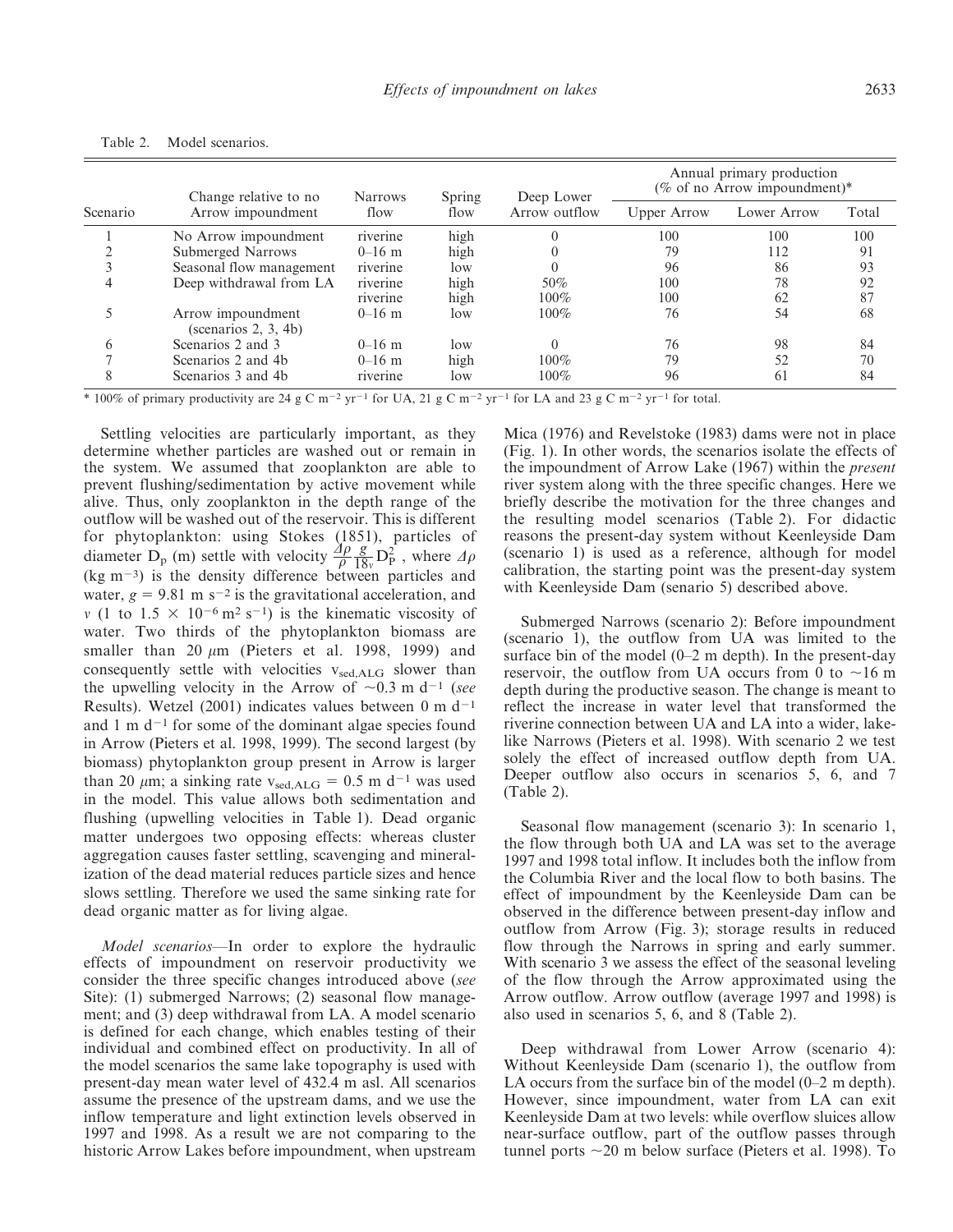represent this deep withdrawal, 50% of the outflow is withdrawn at 20 m ( $\pm$ 5 m range) in scenario 4a; 100% of the outflow is withdrawn at 20 m in scenario 4b. The 20-mdeep outflow is also contained in scenarios 5, 7, and 8 (Table 2).

Combined scenarios (scenarios 5, 6, 7, 8): The goal of the scenario analysis is to understand the effect of the hydraulic changes that result from impoundment by stepping from the present-day system without Keenleyside Dam (scenario 1) to the present-day system with the dam (scenario 5). However, the individual changes may act in synergy or antagonistically. As a result, all of the possible combinations of the hydraulic changes were tested in scenarios 5 to 8 (Table 2).

#### Results and discussion

In this section we first compare the model results for the present-day impounded Arrow (scenario 5) to the field observations. The sensitivity of the model results to three key model parameters and the identifiability of the two most critical parameters are then described. Finally, the model results for the other scenarios are provided.

Present-day (scenario 5)—The calibrated model reproduces the temporal structure of the stratification reasonably well. Consistent with the observations, seasonal convective mixing—a result of winter cooling—reaches  $\sim$ 100 m deep in both basins. In summer, strong thermal stratification is similar to that observed. The vertical diffusivity approaches molecular levels of heat in the upper pycnocline, and toward the sediment the diffusivity increases as a result of bottom friction (Wüest and Lorke 2003).

The simulated light compensation depth was  $\sim$ 15 m for both basins, which is close to the measured depths of 16 m for UA and 19 m for LA (Pieters et al. 1998, 1999).

Plankton was reasonably well reproduced by the model in both basins (Fig. 4). In UA (Fig. 4a), the seasonal structure of the algal concentration is maintained. In LA (Fig. 4c), the simulation results show higher algal population at the onset of the season and lack a distinct seasonal signature as observed in the monitoring. The zooplankton density of both basins is in the correct range and shows a similar seasonal structure as that observed (Fig. 4b,d).

Interestingly, the simulated densities of algae and zooplankton in LA strongly depend on the inflow concentrations from UA. In a test run without plankton transfer from UA, the average seasonal concentrations of algae and zooplankton in LA decreased by 20% and 50%, respectively. As a result of this ''start-up'' transfer from UA, the algal densities, and especially zooplankton concentrations are higher in LA than in UA.

When primary production is maximal in summer, phytoplankton in UA are removed most efficiently by zooplankton (maximum  $\sim 0.1$  d<sup>-1</sup>), followed by flushing  $(\sim 0.05$  d<sup>-1</sup>), respiration  $(\sim 0.04$  d<sup>-1</sup>), and death  $(\sim 0.02$  d<sup>-1</sup>). Nevertheless, zooplankton grazing does not reach the level of algal growth of  $\sim 0.3$  d<sup>-1</sup>. The reduction in algal biomass in mid-summer for UA, found both in the



-  $\blacksquare$  measured concentrations ••••• model concentrations

ton for (a, b) Upper Arrow (1997) and (c, d) Lower Arrow. For Lower Arrow (c) phytoplankton data for both 1997 (peaking in May) and 1998 are shown (see text). Measured samples of (a, c) phytoplankton and (b, d) zooplankton are averaged over 20 m and 40 m, respectively (Pieters et al. 1998, 1999). Note the different scales for UA and LA.

model and the observations (Fig. 4a), must therefore occur for other reasons. In Fig. 5 the decrease in algae corresponds with the modeled depletion of  $S_{SRP}$  in the epilimnion. After phytoplankton abundance has reached a minimum, the trophogenic layer is "refilled" with  $S_{\rm SRP}$ . The rapid decrease in phytoplankton in July (Fig. 5) is caused by algal washout from increased throughflow. The large outflow (Fig. 5) also replenishes  $S_{SRP}$  through upwelling, which consequently enables the phytoplankton population to recover. In LA, the phytoplankton population is controlled by zooplankton, which is much more abundant than in UA.

*Model sensitivity (scenario 5)*—We tested the sensitivity of the variables algal biomass, zooplankton biomass, inlake SRP, and primary productivity in UA on three parameters: (1) sedimentation velocity vsed,ALG, (2) SRP input concentration  $S_{SRP,in}$ , and (3) specific algal growth rate  $k_{\text{gro},\text{ALG},20}$ . The model was run with  $\sim$ double and ~half of the values of  $v_{sed,ALG}$ , S<sub>SRP,in</sub>, and k<sub>gro,ALG,20</sub>. Figure 6 shows the effect of these changes on the primary production. Here we briefly discuss the sensitivity to, and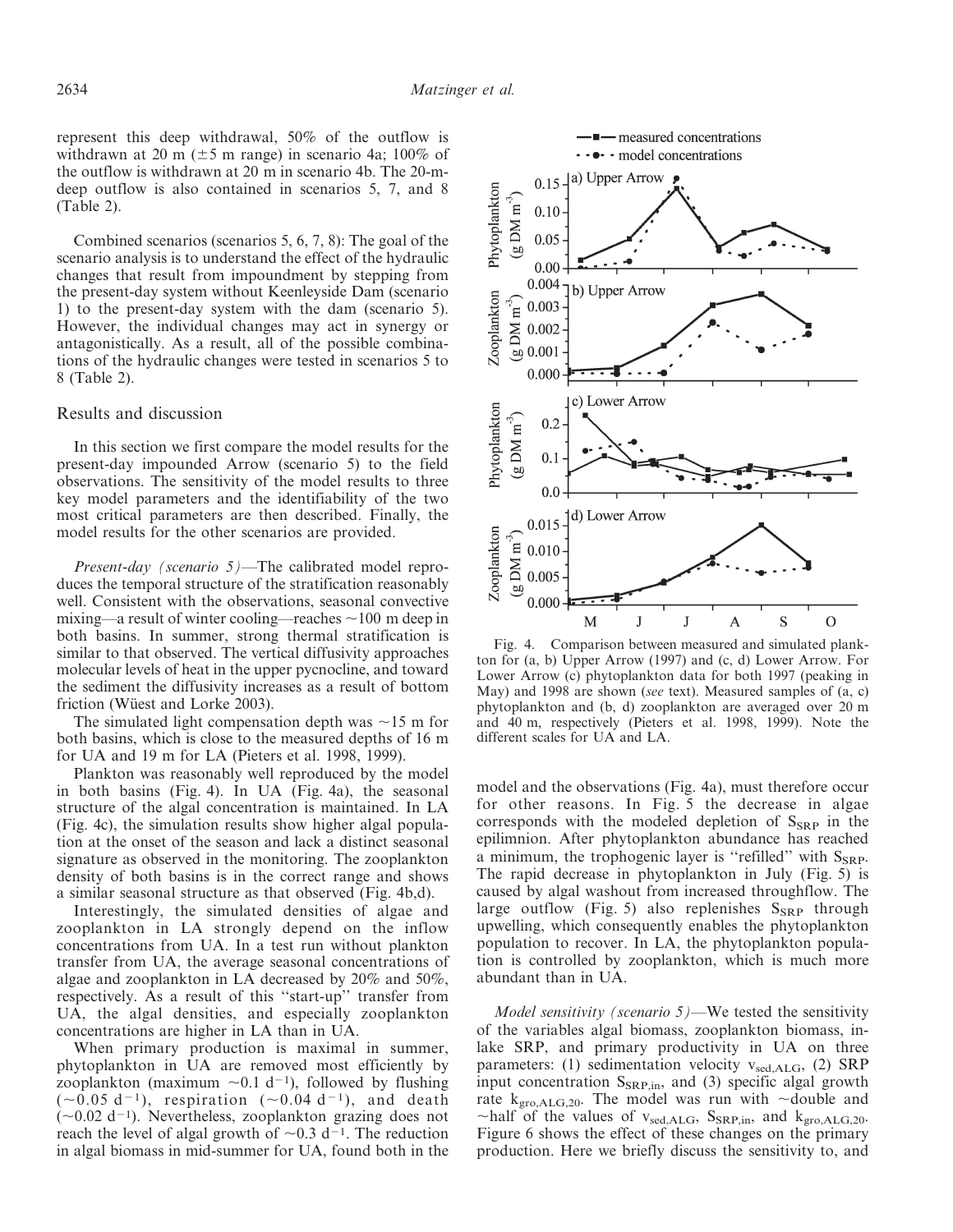

Fig. 5. Comparison of measured phytoplankton, simulated SRP concentrations, and reservoir outflow for Upper Arrow (average 1997/1998).

the identifiability (ability to discriminate between them) of these model parameters.

 $v_{\rm sed,ALG}$ : The sedimentation velocity of 0.5 m d<sup>-1</sup> was chosen based on literature values and enables both sedimentation and washout of algae and organic matter (recall that the settling rate for algae and organic matter were set equal). With a lower sedimentation velocity of  $0.2$  m d<sup>-1</sup>, algae and organic matter are flushed out to a greater extent. However, when throughflow is low, algae can grow for longer before sinking below the trophogenic layer. A lower sinking rate leads to an earlier peak in primary productivity (Fig. 6a). The algal population decreases with the subsequent nutrient minimum (Figs. 5, 6a). The second production peak is more pronounced, as the upwelling of algae for low  $v_{\text{sed,ALG}}$  is more effective. The increased sedimentation velocity of 1.5 m  $d^{-1}$  overcomes the upwelling for most of the year and therefore greatly reduces productivity. Only in July/August, when the flow increases (Fig. 5), can a small algal population build up again (Fig. 6a). These results indicate that the flushing of algae at high throughflow is less important, in comparison to the sinking rate, than expected.

 $S_{\rm SRP,in}$ : The goal of varying the SRP of the inflow was to test whether the model reacts as expected to these potentially large changes. The results for higher SRP input further underline the ultra-oligotrophy of Arrow. Moreover, the strong influence of nutrient supply on both seasonal structure and absolute level of productivity (Fig. 6b) show (1) the importance of fitting the nutrient input and (2) the strong sensitivity of the model to the nutrient level.

 $k_{\text{gro},\text{ALG},20}$ : It is important to note that  $k_{\text{gro},\text{ALG},20}$  is a model parameter, which depends on water temperature, light availability and P concentrations [\(Web Appendix 1\)](http://www.aslo.org/lo/toc/vol_52/issue_6/2629a1.pdf) and corresponds to an effective phytoplankton growth of  $\sim$ 0.3 d<sup>-1</sup> for present-day Arrow. For a reduced specific



Fig. 6. Sensitivity of total primary production on (a) phytoplankton settling velocity  $v_{sed,ALG}$ , (b) SRP input concentration  $S_{SRP,in}$ , and (c) specific phytoplankton growth rate  $k_{\text{gro},\text{ALG},20}$  in Upper Arrow. The solid line indicates the reference simulation with the calibrated model.

growth rate  $k_{\text{gro},\text{ALG},20}$ —similar to the estimated value by Omlin et al.  $(2001a)$  for mesotrophic Lake Zürich—hardly any phytoplankton grows in the Arrow (Fig. 6c). A doubled  $k_{\text{gro},\text{ALG},20}$  results in an increase in primary production in May, when light conditions are far from ideal (Fig. 6c). However, as the nutrient supply has not changed, algae consume nutrients at a higher rate and consequently collapse earlier. The faster growth enables efficient use of the nutrient supply, keeping the P level low with little fluctuation. This is evident in the primary production, which remains comparably high and closely follows the level of flow, and thus nutrient supply via upwelling, from July to October (Figs. 5, 6c).

Identifiability (scenario 5): Both the seasonal structure and the absolute level of productivity are strongly sensitive to  $k_{\text{gro},\text{ALG},20}$  and  $S_{\text{SRP,in}}$ , indicating a potential problem uniquely identifying these two parameters. At the onset of the productive season, an increase in either parameter causes an earlier rise in productivity (Fig. 6b,c). After this first peak, the algal population collapses and does not recover until late August. The recovery is delayed because of increased flow and enhanced zooplankton biomass, a consequence of the earlier phytoplankton peak.

However there is a major difference between the model reactions to the two parameters  $k_{\text{gro},\text{ALG},20}$  and  $S_{\text{SRP,in}}$ , which allows us to distinguish them. This difference concerns the upper limit of algal growth. With increased algal growth, the main limiting factor, apart from the high peak in spring, is the absolute amount of nutrients. A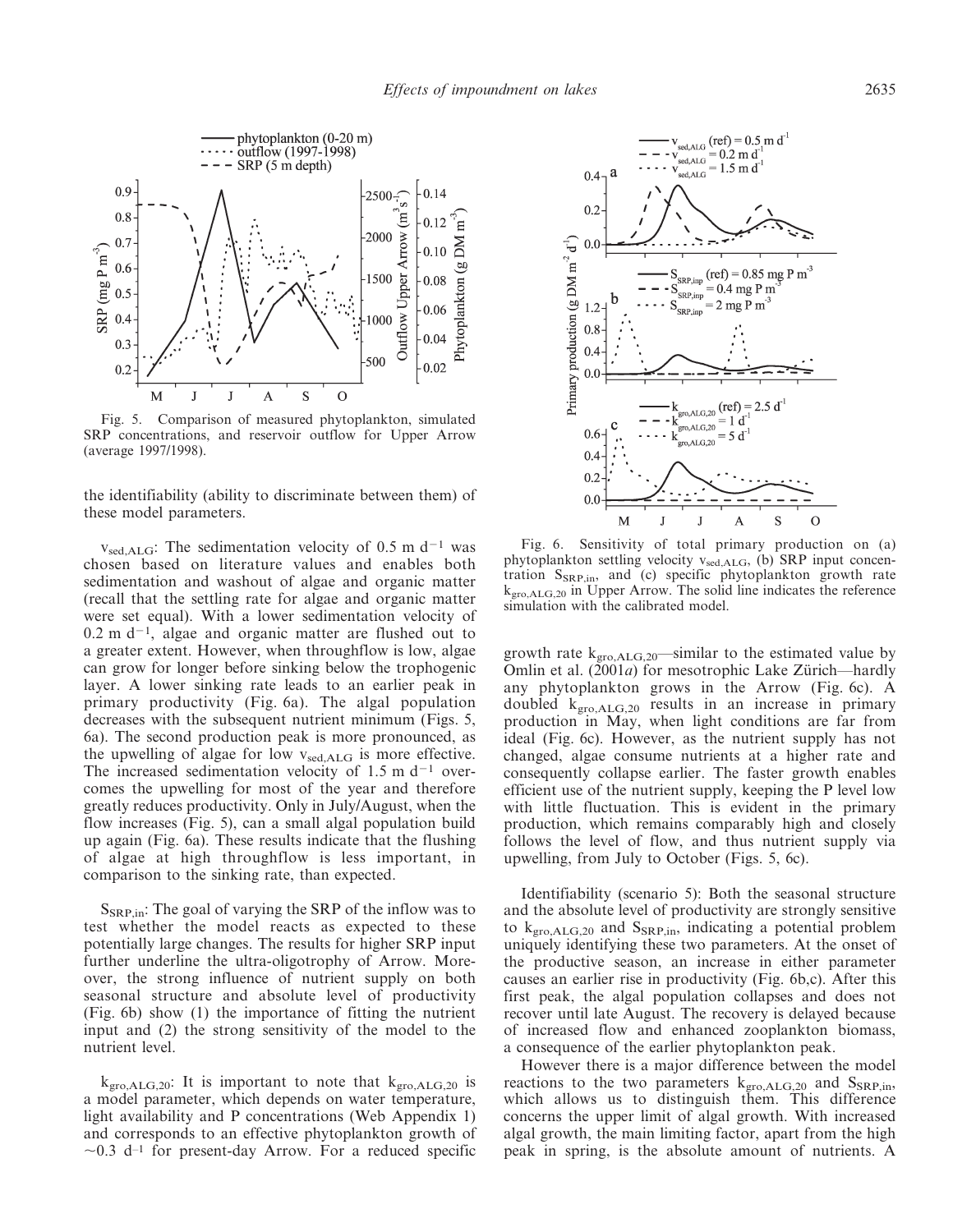second peak can only develop when nutrients are resupplied. In contrast, with a higher SRP input, nutrient limitation becomes a minor factor with the P level in the trophogenic layer staying relatively high throughout the year. Instead, zooplankton becomes the main factor reducing primary productivity. With higher  $S_{\rm SRP,in}$ , the algal crop peaks and ''clear-water'' periods alternate seasonally. Given this difference between the two parameters, we fit both simultaneously using measured phytoplankton and zooplankton abundance. Recall that the inflow SRP concentration was constrained by field measurement to be  $\leq 1$  mg P m<sup>-3</sup> and this eliminates the case of  $S_{SRP,in} = 2$  mg P m<sup>-3</sup>, which was shown here to illustrate zooplankton control (Fig. 6b).

Model scenarios—The effect of Arrow impoundment on productivity is assessed in the following by examining the three hydraulic changes of (1) submerged Narrows, (2) seasonal flow management and (3) deep withdrawal from LA, using the model scenarios defined above. Table 2 gives an overview of the scenarios, as well as their effects on primary productivity.

Submerged Narrows (scenario 2): Water level increase affects outflow from UA and inflow to LA. Before Arrow impoundment, the outflow of UA was from a thin surface layer of low density (Fig. 7a). Since impoundment, the river section connecting the two basins has been flooded and is, on average, 16 m deep during the productive season (Pieters et al. 1998, 1999, 2000). The outflow from UA is now composed of water from the surface to a depth of 16 m. As a result, the water flowing from UA into LA is now slightly denser. The corresponding increase in plunging depth in LA can be estimated by using conductivitytemperature-depth (CTD) profiles from both basins. For the productive season of 1999 (five profiles: May to September) the average intrusion depth in LA increased from  $\sim$ 12 m before Arrow impoundment to  $\sim$ 28 m today (Fig. 7b). In model scenario 2, a water level increase was taken into account through an increased depth range for UA outflow and deeper plunging in LA (Table 2). In addition, the overall water quality (plankton, organic matter, nutrients, etc.) of the inflow to LA changed.

Compared to model scenario 1 (the present-day Arrow system but without Keenleyside Dam) the simulated annual production of UA drops by 21% (Table 2) as a result of increased water level. The productivity decreases, although surface flushing is reduced and algae have more time to grow. In Fig. 8, this effect is shown by the earlier onset of primary production. However, the supply of P to the productive surface layer is reduced, because some water leaves UA without reaching the main euphotic zone. Comparing the density of the Columbia River with UA CTD profiles reveals that  $\sim$  50% of the river inflow enters UA below the minimum depth of the Narrows during the productive season (April to October). Based on PAR measurements by Pieters et al. (1999, 2000) the light availability at 16 m depth is only  $\sim$ 1% of surface radiation. As a result, nutrients can short-circuit through the reservoir without reaching the top of the water column, where the



Fig. 7. Schematic of the flow through Arrow during the productive season. Horizontal arrows indicate flow path, vertical arrows indicate upwelling. (a) Without impoundment (but including the upstream dams), the inflows plunge (to  $\sim$ 33 m in UA; to  $\sim$ 12 m in LA) but move to the surface through upwelling and, as a result, inflows supply nutrients to the region above the light compensation depth ( $\sim$ 16 m in UA;  $\sim$ 19 m in LA). (b) With impoundment, inflows plunge to similar depths in both basins  $(\sim$ 33 m in UA;  $\sim$ 28 m in LA), but only a fraction of the inflow makes it to the photic zone, whereas the remainder leaves near or below the light compensation depth (outlet depth 0–16 m in UA;  $\sim$ 20 m in LA). Note axis break in elevation to magnify the top 50 m of the water column.

conditions are optimal for primary production (Fig. 7). This reduced nutrient supply is responsible for lower primary production in summer (Fig. 8) and more than compensates for the advantage of reduced flushing.

Nutrients, bypassing the productive layer in the UA, become available in LA. Through upwelling, this additional SRP enters the productive layer, despite the deeper intrusion of the denser Narrows water into LA. As a result, productivity in the LA increases by  $\sim$ 12% as a result of higher water level in the Narrows (Table 2). Still, the overall productivity of the entire Arrow decreases by  $\sim 9\%$ as a result of submerging the Narrows (scenario 2 in Table 2).

Seasonal flow management (scenario 3): The impact of Arrow impoundment on seasonal flow can be seen in the difference between the present-day inflow and present-day outflow (Fig. 3a). Because of water storage, the flow through the Narrows and through Keenleyside Dam is reduced during the early productive season (April to July) and slightly increased during August and September. The river inflow  $Q(z)$  (m<sup>3</sup> s<sup>-1</sup>), which intrudes below depth z,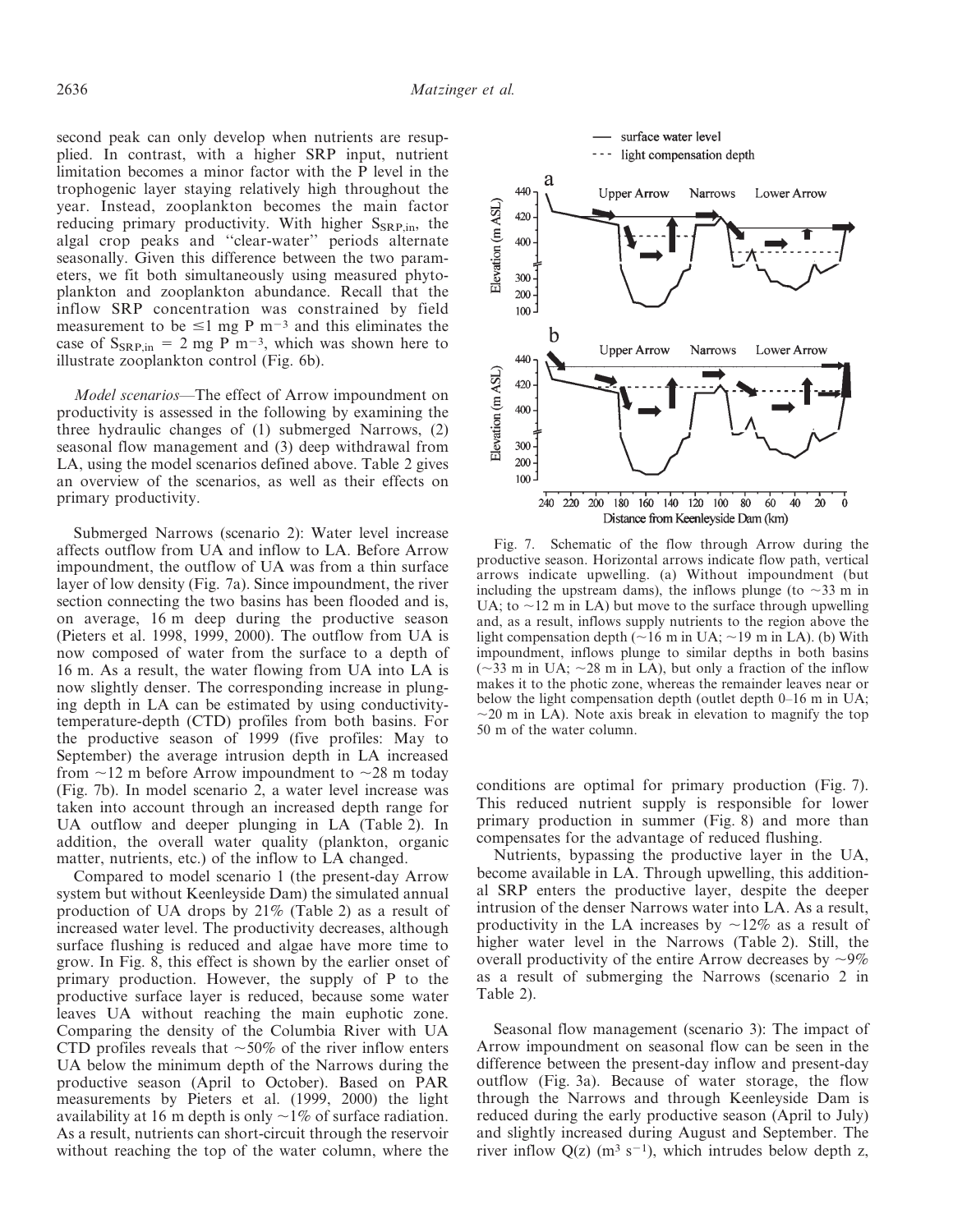

Fig. 8. Simulated primary production in Upper Arrow during the productive season for the different scenarios defined in Table 2.

has a direct influence on the upwelling velocity  $w(z) = Q(z)$  $\times$  A (z)<sup>-1</sup>, where A(z) is the lake area (m<sup>2</sup>) at z. As a result of Keenleyside Dam, upwelling is reduced in the first half of the productive period (April to July) from  $\sim 0.50$  m d<sup>-1</sup> without impoundment  $(Q_{in} \approx 1,500 \text{ m}^3 \text{ s}^{-1})$  to ~0.22 m d<sup>-1</sup> (Q<sub>out</sub>  $\approx$  660 m<sup>3</sup> s<sup>-1</sup>) today (Fig. 3a). In contrast, upwelling is almost unchanged for the second half of the productive period with w  $\approx$  0.5 m d<sup>-1</sup> (Q<sub>in</sub>  $\approx$ 1,500 m<sup>3</sup> s<sup>-1</sup>, Q<sub>out</sub>  $\approx$  1,570 m<sup>3</sup> s<sup>-1</sup>).

The reduction in flow through the Narrows from April to July increases the residence time in both UA and LA. On the one hand, this increase in residence time leads to a reduced nutrient supply to the productive surface layer due to less supply and more settling of organic particles. On the other hand, algae have more time to grow, leading to increased primary production in early June (Fig. 8). From mid-June until early August productivity drops because of reduced nutrient supply. From early August until early September, increased flow and reduced flushing result in late growth that partly compensates for the lost productivity earlier. Overall, UA productivity is slightly reduced compared to conditions without Keenleyside Dam (Table 2).

The dominant effect on productivity from ''reduced nutrient supply'' over ''more time for algal growth'' can be understood if we calculate which particle sizes are affected by flushing. Again following Stokes' (1851) relation (see Model calibration), organic particles get washed out if their diameters are  $>26 \mu m$  for  $Q = 1,500 \text{ m}^3 \text{ s}^{-1}$  or  $>17 \mu m$  for early summer with flow being stored by Keenleyside Dam. This includes the dominant (by biomass) phytoplankton species with diameters between 2  $\mu$ m and 20  $\mu$ m (Pieters et al. 1998, 1999). Consequently, almost all organic particles are flushed, which can negatively affect primary production. However, as flow rates remain high, algae get washed out both with and without Keenleyside Dam.

The reduction in productivity is greater in LA (minus  $\sim$ 14%) than UA (minus  $\sim$ 4%) for two reasons. First, before the Arrow impoundment, the spring pulse reached LA with a time lag and arrived in LA just at the start of the productive season. This implies that the timing of the nutrient input for LA was ideal without Keenleyside Dam. Second, the increased autumn flow in scenario 3 partly compensates lost productivity in UA, but less so in LA, as nutrients are low once the water arrives in LA.

Deep withdrawal from Lower Arrow (scenarios 4a and 4b): The deep withdrawal through tunnel ports of Keenleyside Dam at  $\sim 20$  m depth affects only LA. Scenario 4 tests the effect of this change alone. Because the fraction of water leaving LA through the tunnel ports varies through the seasons, two scenarios of 50% (4a) and 100% (4b) deep withdrawal were tested (Table 2).

For surface (riverine) outflow from UA, the inflow to LA plunges during the productive season to  $\sim$ 12 m, where light availability is  $\sim 5\%$  of surface light. The outflow tunnel ports are just below the compensation depth of  $\sim$ 19 m (Pieters et al. 1999). Therefore, water that enters LA at 12 m depth is advected down from 12 m to 20 m, staying below optimal light conditions. Hence, we expect a nutrient bypass for scenario 4 similar to that observed in UA as a result of the deep Narrows (scenario 2).

The simulation results verify these expectations. For 50% of the water leaving LA through the tunnel ports, the primary productivity is reduced by  $\sim 22\%$  (scenario 4a; Table 2), similar to the effect of increasing the depth of the Narrows on UA (scenario 2; Table 2), where a significant amount of P was still upwelling to the surface. However in scenario 4b, where none of the inflowing water reaches the surface (apart from turbulent mixing), the effect is much more pronounced with a productivity loss of almost 40% (Table 2).

Cumulative effects (scenarios 5, 6, 7, and 8): The model results indicate a decrease in annual production of  $\sim$ 32% in Arrow as a long-term result of the Keenleyside Dam (scenario 5; Table 2). Whereas the productivity of UA is more sensitive to the increase in the water level (increased depth of the Narrows), the productivity in LA is reduced more by deep withdrawal. In both scenarios, productivity is reduced because P bypasses the trophogenic layer. Moreover, both effects act in synergy: Although the productivity in LA is increased by deepening the Narrows (scenario 2), it is significantly decreased in combination with a deep outlet (scenario 7; Table 2). This results because water from the Narrows is denser during the productive period and plunges to  $\sim$ 28 m, which is below the outlet ports, instead of plunging to only  $\sim$ 12 m without impoundment.

The mere 2% difference between scenario 7 and the current reservoir operation (scenario 5) indicates that seasonal flow management has only a minor effect (Table 2). In contrast, a comparison of scenario 6 (combination of scenarios 2 and 3) with scenario 5 shows that the deep water withdrawal is responsible for approximately half of the loss in productivity. Thus it may be worth releasing more water via overflow sluices at the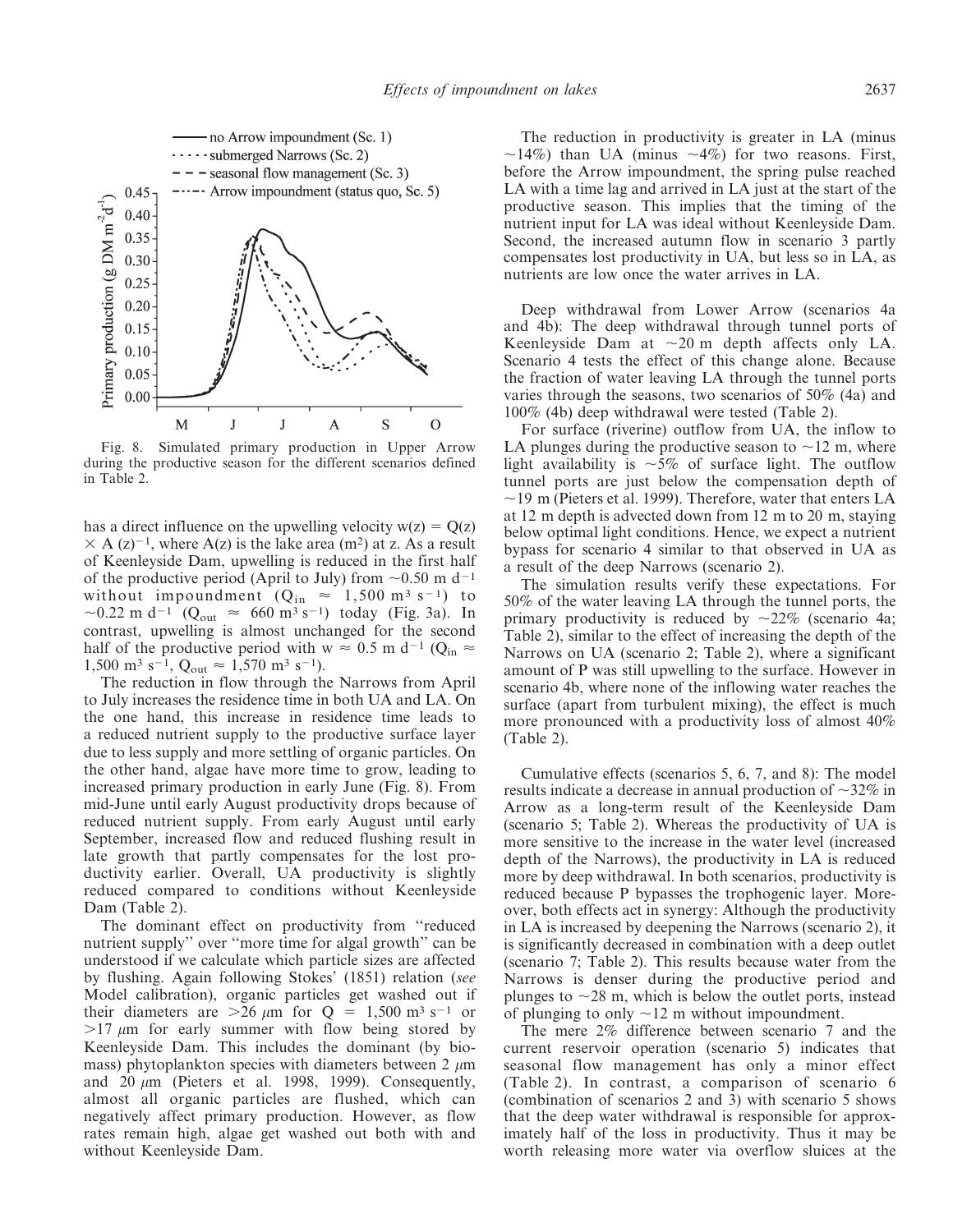surface during the productive season to increase productivity in LA (compare scenarios 4a and 4b).

#### Relevance of results

Comparison of the different scenarios shows that productivity can be strongly altered when transforming lakes into reservoirs. The effect on productivity is caused by a reduction in availability of P for phytoplankton. Although the total nutrients entering the reservoir are not affected by the hydraulic changes, we show that the lakeinternal nutrient supply is significantly modified. We find that by using a deep outlet, a relevant fraction of the nutrients can bypass the trophogenic layer and are thus not available for algal growth. Seasonal flow management also reduces productivity, but to a much smaller extent. The storage of spring and early-summer peak flow reduced the supply of nutrients during the critical growth period.

It is important to realize that the Arrow impoundment not only reduces primary productivity, but affects all levels of the food chain. According to the model calculations, algal abundance itself does not change significantly for different levels of primary production. However, reduced productivity transfers into reduced zooplankton, the consumer-side in the model; this is also seen in other, but similar, lakes (Finger et al. pers. comm.). As zooplankton are the main food for kokanee (Pieters et al. 1998, 2003), it is highly probable that kokanee populations declined as a result of lower zooplankton density, which, in turn, is a consequence of lower primary production. To test the model performance for increased primary productivity, it was run with the P input applied to UA during the fertilization program in 1999 (Pieters et al. 2003), with a much higher P availability than in the above scenarios. The productivity in the model changed by  $+61\%$  and  $-7\%$  for UA and LA, respectively, and closely resembled the measured changes in production of +53% for UA and  $-15\%$  for LA (Pieters et al. 2003). At first sight, the predicted increase in zooplankton (+900%) seems far from the observed increase (+220%). However, the model does not account for higher consumers; in particular, mysids (observed: +280%) and kokanee (observed: +225%) are not included in the model. Because the model pooled all higher consumers as zooplankton, the reduction in phytoplankton in the model was too large  $(-51\% \text{ vs. } -3\% \text{ observed})$ . In summary, while the observed transfer of added productivity to the consumer level was well reproduced (Pieters et al. 2003), the nutrient increase—as a result of fertilization—is likely beyond the application of the model.

To evaluate the relevance of hydraulic changes on productivity, we compared results with the estimated effect of upstream dams, Mica and Revelstoke (Fig. 1). Three mechanisms are expected to be of importance: (1) changes in Columbia River temperature and sediment load affecting water density and plunge depth into UA (Fischer and Smith 1983), (2) an increase in water clarity because of upstream particle trapping, and (3) a decrease in P input because of upstream particle retention. In the following these three changes are briefly assessed.

 $(1)$ Upstream river density—Before upstream dams were built, the Columbia River water was  $\sim1^{\circ}$ C warmer in summer (McAdam 2001; Hamblin and McAdam 2003), but richer in suspended particles (Pieters et al. 2003) and thus denser than at present. Although, according to model runs, the river plunged much deeper in the UA without the upstream dams, the plunge depth had surprisingly little effect on productivity, as river intrusions are mostly below the trophogenic layer independent of the upstream dams.

 $(2)$ Upstream water clarity-There is little or no data on light availability in the Arrow Lakes before the upstream dams. However, the effect of inorganic particle retention on downstream lake productivity was assessed in detail for a similar glacial-fed lake in the Swiss Alps (Finger et al. 2006, 2007). They found an increase of  $\sim$ 12% in annual productivity, which is mainly due to enhanced productivity of up to  $\sim$ 35% during the summer season, as a result of upstream dams and the subsequent increase in water clarity (less particles). However, despite the significant difference in appearance of turbid and clear water, this effect is less than one may intuitively expect. Small particles, which are primarily responsible for light scattering and a turbid appearance, do not absorb much light. Although scattering lengthens the light path, the effect on productivity is limited (Jaun et al. 2007). Given the similarity of the two lake systems and the drainage areas of the Rocky Mountains and the Swiss Alps, we use the results by Finger et al. (2007) to help estimate the effect of upstream dams on Arrow productivity.

 $(3)$ Upstream phosphorus trapping—The conversion of the Upper Columbia River into a series of reservoirs effectively moves phytoplankton growth and the use of bioavailable nutrients upstream of Arrow. A fraction of the algae growing upstream will settle and remain buried in the reservoir sediments. In addition, dissolved P can adsorb to inorganic particles (Müller et al. 2006) and settle without entering the food chain (Dittrich and Koschel 2002). For bio-available dissolved P, Pieters et al. (2003) estimated a fractional retention of 50% and 25% for Kinbasket and Revelstoke Reservoirs (Fig. 1), respectively, consistent with findings by Müller et al.  $(2007)$  for the above-mentioned case study described in Finger et al. (2007). To test the effect of P retention, the current total dissolved P concentrations were used to estimate the P input before the construction of upstream dams. A model simulation was run with an estimated historic input concentration of  $0.85 \times (0.75 \times 0.5)$  <sup>-1</sup>  $\approx$  2.27 mg P m<sup>-3</sup>. The model for UA shows that a 2.7-fold increase in P leads to an increase in primary productivity of 2.45 times under conditions without Arrow impoundment and 2.0 times under conditions with Arrow impoundment. The lower enhancement with Arrow impoundment further underlines the importance of the ''nutrient bypass'' as a result of the flooded Narrows and deep withdrawal. In contrast, LA productivity remains almost unchanged at the higher historic load of SRP in the Columbia River inflow, because nutrients are used in UA. For both basins combined, nutrient retention by upstream dams reduced productivity by  $\sim$ 40–50%.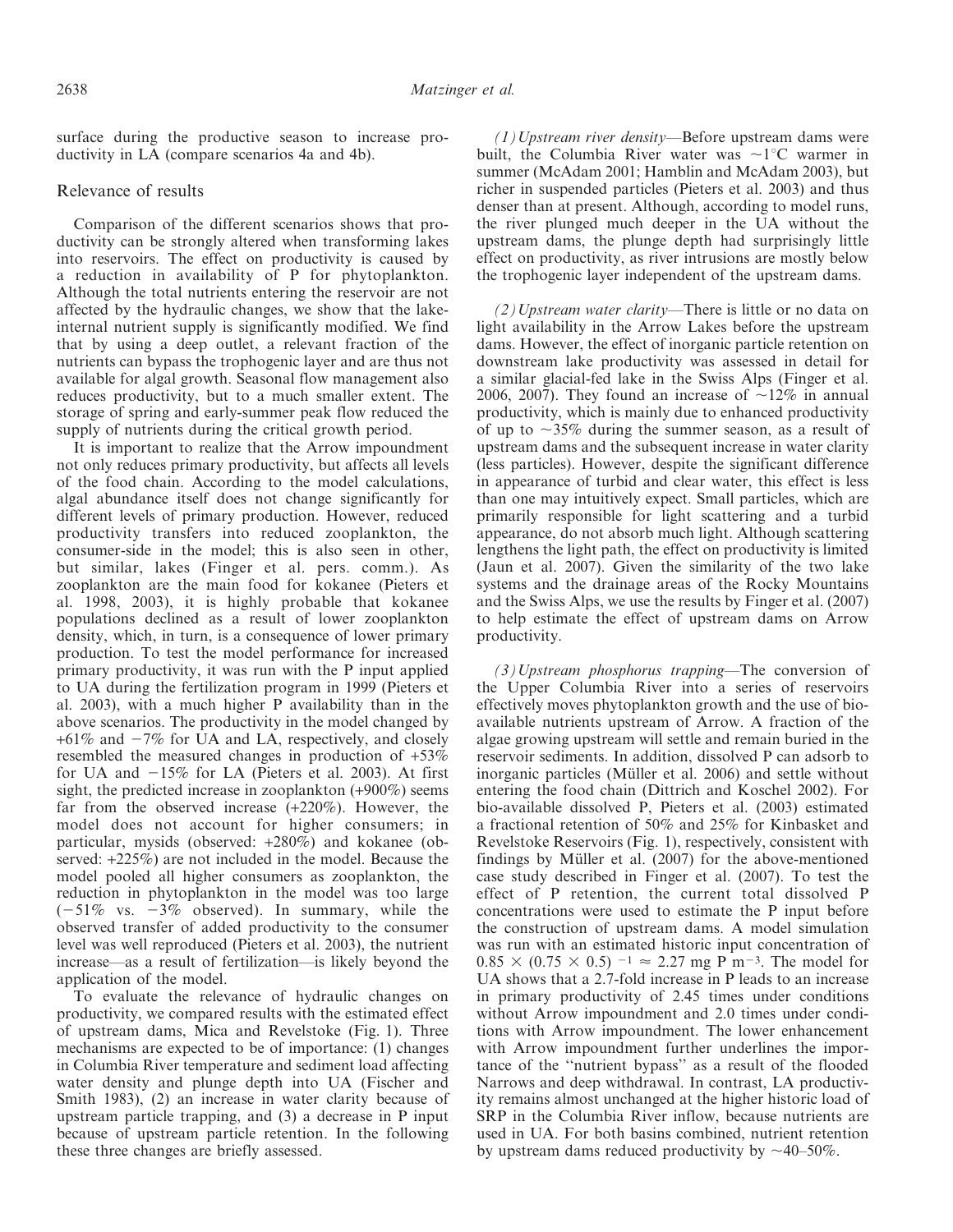In summary, the net of all three effects of upstream dams—(1) change in river density, (2) increase in water clarity, and (3) retention of nutrients—can decrease productivity in Arrow by  $\sim 30\%$ , although the large uncertainty in the two opposing effects (2) and (3) make a more detailed interpretation difficult. Nevertheless the estimates indicate that the effect of hydraulic changes from the Arrow impoundment is of the same order as the effect of the upstream dams.

We are aware that in long basins, relevant processes such as plunging inflows (Fischer and Smith 1983) or internal seiching (Okely and Imberger 2007) cause two-dimensional structures in the productive surface layer. Therefore the primary production values in Table 2 contain uncertainty related to those modeling deficits. However, we do not expect significant deviations because the one-dimensional modeling approach accounts for both the balance of nutrients and biomass as well as the key features of the investigated hydraulic changes.

In Arrow these hydraulic changes cause oligotrophication. For other systems with different trophic conditions and/or different hydraulic changes, the potential effects may be very different. For example, if Arrow were eutrophic, the residence time of the trophogenic layer or the deposition of organic matter could become the most relevant parameter. However this study clearly shows that hydraulic changes have a large effect on the biogeochemical cycling of natural lake systems. It is thus suggested that hydraulic changes to lakes be evaluated and assessed before dam construction.

#### References

- ASHLEY, K., L. C. THOMPSON, D. C. LASENBY, L. MCEACHERN, K. E. SMOKOROWSKI, AND D. SEBASTIAN. 1997. Restoration of an interior lake ecosystem: The Kootenay Lake fertilization experiment. Water Qual. Res. J. Can. 32: 295–323.
- CEDERHOLM, C. J., M. D. KUNZE, T. MUROTA, AND A. SIBATANI. 1999. Pacific salmon carcasses: Essential contributions of nutrients and energy for aquatic and terrestrial ecosystems. Fisheries 24: 6–15.
- CONLEY, D. J., P. STALNACKE, H. PITKANEN, AND A. WILANDER. 2000. The transport and retention of dissolved silicate by rivers in Sweden and Finland. Limnol. Oceanogr. 45: 1850–1853.
- DITTRICH, M., AND R. KOSCHEL. 2002. Interactions between calcite precipitation (natural and artificial) and phosphorus cycle in the hardwater lake. Hydrobiologia 469: 49–57.
- FINGER, D., M. SCHMID, AND A. WÜEST. 2006. Effects of upstream hydropower operation on riverine particle transport and turbidity in downstream lakes. Water Resour. Res. 42: W08429, doi: 10.1029/2005WR004751.
	- $-$ , AND  $\longrightarrow$  2007. Comparing effects of oligotrophication and upstream hydropower dams on plankton and productivity in peri-alpine lakes. Water Resour. Res. 43: doi: 10.1029/2007WR005868.
	- ———, AND oTHERS. 2007. Effects of alpine hydropower operations on primary production in a downstream lake. Aquat. Sci. 69: 240–256, doi: 10.1007/s00027-007-0873-6.
- FISCHER, H. B., AND R. D. SMITH. 1983. Observations of transport to surface waters from a plunging inflow to Lake Mead. Limnol. Oceanogr. 28: 258–272.
- FRIEDL, G., AND A. WÜEST. 2002. Disrupting biogeochemical cycles—consequences of damming. Aquat. Sci. 64: 55–65.
- FRIEDMAN, J. M., W. R. OSTERKAMP, M. L. SCOTT, AND G. T. AUBLE. 1998. Downstream effects of dams on channel geometry and bottomland vegetation: Regional patterns in the Great Plains. Wetlands 18: 619–633.
- HAMBLIN, P. F., AND S. O. MCADAM. 2003. Impoundment effects on the thermal regimes of Kootenay Lake, the Arrow Lakes Reservoir and Upper Columbia River. Hydrobiologia 504: 3–19.
- HUPFER, M., R. GÄCHTER, AND R. GIOVANOLI. 1995. Transformation of phosphorus species in settling seston and during early sediment diagenesis. Aquat. Sci. 57: 305–324.
- JAUN, L., D. FINGER, M. ZEH, M. SCHURTER, AND A. WÜEST. 2007. Effects of upstream hydropower operation and oligotrophication on the light regime of a turbid peri-alpine lake. Aquat. Sci. 69: 212–226. doi: 10.1007/s00027-007-0876-3.
- KALFF, J. 2002. Limnology: Inland water ecosystems. Prentice Hall.
- MACINTYRE, S., J. O. SICKMAN, S. A. GOLDTHWAIT, AND G. W. KLING. 2006. Physical pathways of nutrient supply in a small, ultraoligotrophic arctic lake during summer stratification. Limnol. Oceanogr. 51: 1107–1124.
- MATZINGER, A., AND oTHERS. 2007. Eutrophication of ancient Lake Ohrid: Global warming amplifies detrimental effects of increased nutrient inputs. Limnol. Oceanogr. 52: 338–353.
- MCADAM, S. O. 2001. Summary of historic and contemporary water temperatures for the Columbia River and the potential effects of impoundment. British Columbia Ministry of Environment, Lands and Parks. Fisheries Project Report Number 103.
- MCCULLY, P. 1996. Silenced Rivers; the ecology and politics of large dams. Zed Books.
- MEIER, W., C. BONJOUR, A. WÜEST, AND P. REICHERT. 2003. Modeling the effect of water diversion on the temperature of mountain streams, J. Environ. Eng. 129: 755–764, doi: 10.1061/(ASCE)0733-9372(2003)129: 8(755).
- MILBRINK, G., AND S. HOLMGREN. 1981. Addition of artificial fertilizers as a means of reducing negative effects of ''oligotrophication'' in lakes after impoundment. Swedish Board of Fisheries, Institute of Freshwater Research, Report 59.
- MOOSMANN, L., R. GÄCHTER, B. MÜLLER, AND A. WÜEST. 2006. Is phosphorus retention in autochthonous lake sediments controlled by oxygen or phosphorus? Limnol. Oceanogr. 51: 763–771.
- MÜLLER, B., R. STIERLI, AND A. WÜEST. 2006. Phosphate adsorption by mineral weathering particles in oligotrophic waters of high particle content. Water Resour. Res. 42: W10414, doi: 10.1029/2005WR004778.
- ———, AND oTHERS. 2007. Present and past bio-available phosphorus budget in the ultra-oligotrophic Lake Brienz. Aquat. Sci. 69: 227–239. doi 10.1007/s00027-007-0871-8.
- NEY, J. 1996. Oligotrophication and its discontents: Effects of reduced nutrient loading on reservoir fisheries. Am. Fish. Soc. Symp. 16: 285–295.
- OKELY, P., AND J. IMBERGER. 2007. Horizontal transport induced by upwelling in a canyon-shaped reservoir. Hydrobiologia 586: 343–355. doi: 10.1007/s10750-007-0706-6
- OMLIN, M., R. BRUN, AND P. REICHERT. 2001b. Biogeochemical model of Lake Zürich: Sensitivity, identifiability and uncertainty analysis. Ecol. Model. 141: 105–123.
- P. REICHERT, AND R. FORSTER. 2001a. Biogeochemical model of Lake Zürich: Model equations and results. Ecol. Model. 141: 77–103.